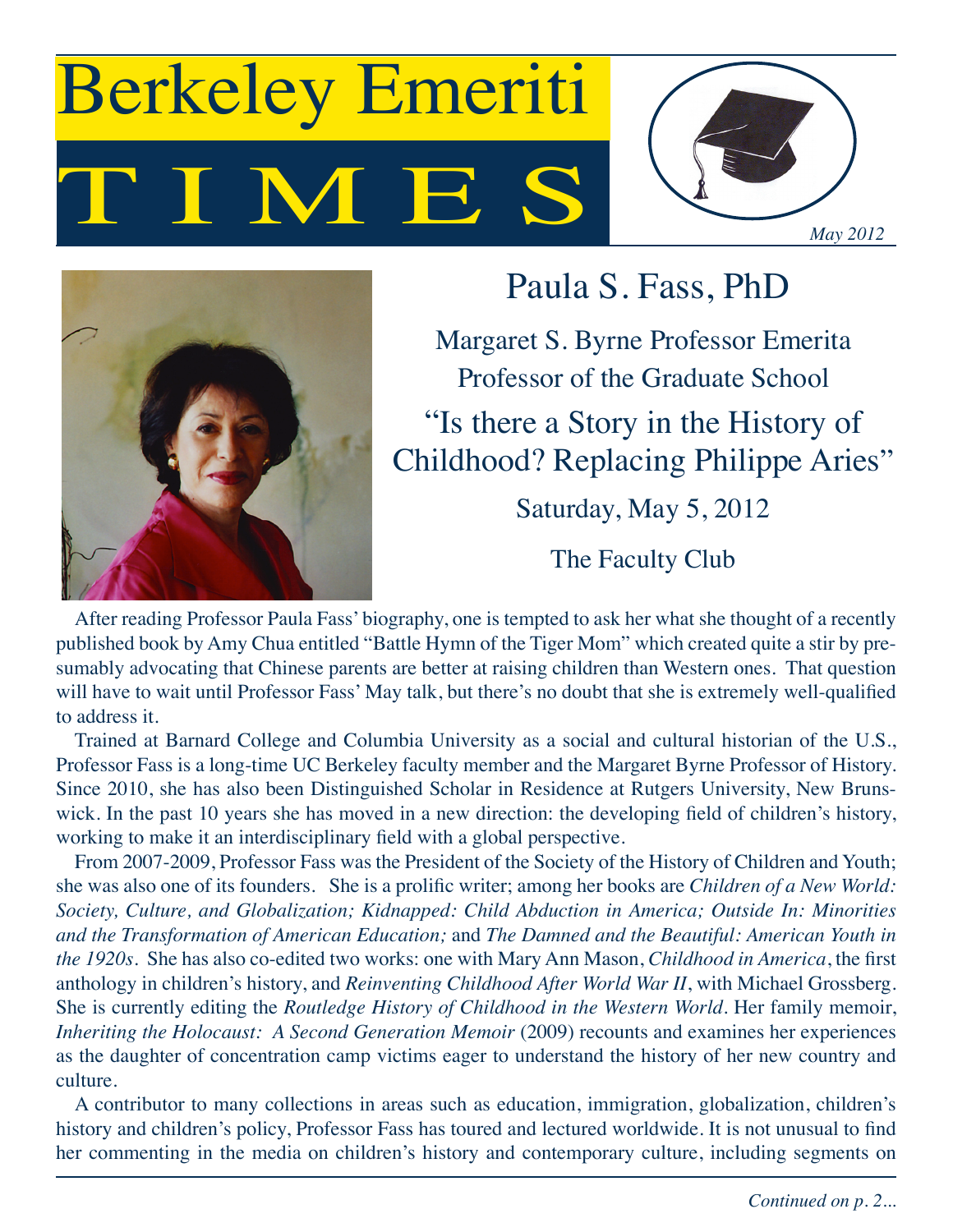#### UCB EMERITI ASSOCIATION EXECUTIVE COMMITTEE 2011-2012

**President** Edwin M. Epstein eepstein@berkeley.edu

First Vice President Caroline Kane kanecm@berkeley.edu

Second Vice President Patricia Cross patcross@berkeley.edu

**Treasurer** George Goldman goldman@are.berkeley.edu

> **Secretary** Barbara Davis bgd@berkeley.edu

Berkeley Emeriti Times Editor Joan Trezek joan@trezekpublicrelations.com

> Members at Large Richard Herr Jack Kirsch Calvin Moore Karl Pister

CUCEA Representative Edwin M. Epstein

Past UCBEA Presidents Roger Glassey Dick Malkin Louise Taylor Larry Waldron

> **Stewards** Sue Cork Joan Glassey Mary Mortimer

Mailing Address UC Berkeley Emeriti Association 1925 Walnut Street # 1550 Berkeley, CA 94720-1550

> UCB Retirement Center Patrick Cullinane, Director

Office UCB Retirement Center Phone 510/642-5461 Fax 510/643-1460<br>Web thecenter.berk thecenter.berkeley.edu Email emeriti@berkeley.edu



#### Volume 21, Number 5

Published before each meeting of the UC Berkeley Emeriti Association: To provide closer networking for members with: meeting announcements, meeting reviews, executive committee actions, pertinent campus news, and to reach out to members who cannot attend the meetings. Editor: Joan Trezek Phone: 925/286-5745

## **Replacing Philippe Aries, Continued...**

celebrity trials and notably the Lindberg kidnapping. She is currently working on a history of American parent-child relations over 200 years, from the founding of the republic through the global era.

Fass is a member of the American Philosophical Society, and has an honorary Doctor of Philosophy Degree from Linkoping University in Sweden. She has held fellowships from such prestigious organizations as the Guggenheim Foundation, the Rockefeller Foundation, and the National Endowment for the Humanities

#### **President's Message: UCBEA in 2012-2013**

#### Dear Colleagues,

The 2011-2012 UCBEA year has been characterized by 1) maintaining the quality of our traditional activities by presenting excellent speakers (Professors Townes, Henry, Goldberg, Fass, and Justice Liu) at five luncheons with somewhat upgraded cuisine; publishing five issues of the *Emeriti Times*, now available both online and in print format; honoring the Distinguished Emeriti/Emeritus Professor of the Year (Professor Charles Townes); and representing Emeriti in a variety of campus and system-wide fora; and 2) innovating two new endeavors: the mentorship program, now up and running, for undergraduates who are the first in their families to attend college/university. Although an introductory event was held in mid-April, the second component of the mentorship program intended to link Emeriti with newly arrived (typically junior) faculty awaits full implementation in 2012-2013; and the twice monthly Emeriti Table at the Faculty Club.

UCBEA's goals for the forthcoming academic year are to make our traditional activities even better. We have already received commitments from several outstanding faculty members—Professors Jack Citrin, Ann Swidler, and the Distinguished Emerita/Emeritus of the year—to speak at our luncheons. The junior faculty mentorship program will begin in the Fall 2012 semester and the undergraduate program will be expanded if we have increased participation from Emeriti Faulty. The twice-monthly Emeriti Table will be continued with, hopefully, even greater numbers of UCBEA members participating. A major objective for the year is to increase our membership by attracting faculty who became Emeriti within the past five years and regaining the participation of former members. Increased membership is essential to bring new perspectives and vitality to UCBEA. Once again, I urge each of you to encourage Emeriti colleagues to join the Association and enrich its activities!

In my message in the March issue of the Emeriti Times (available online at http://thecenter.berkeley.edu), I posed the question "Is UC-

*Continued on p. 3...*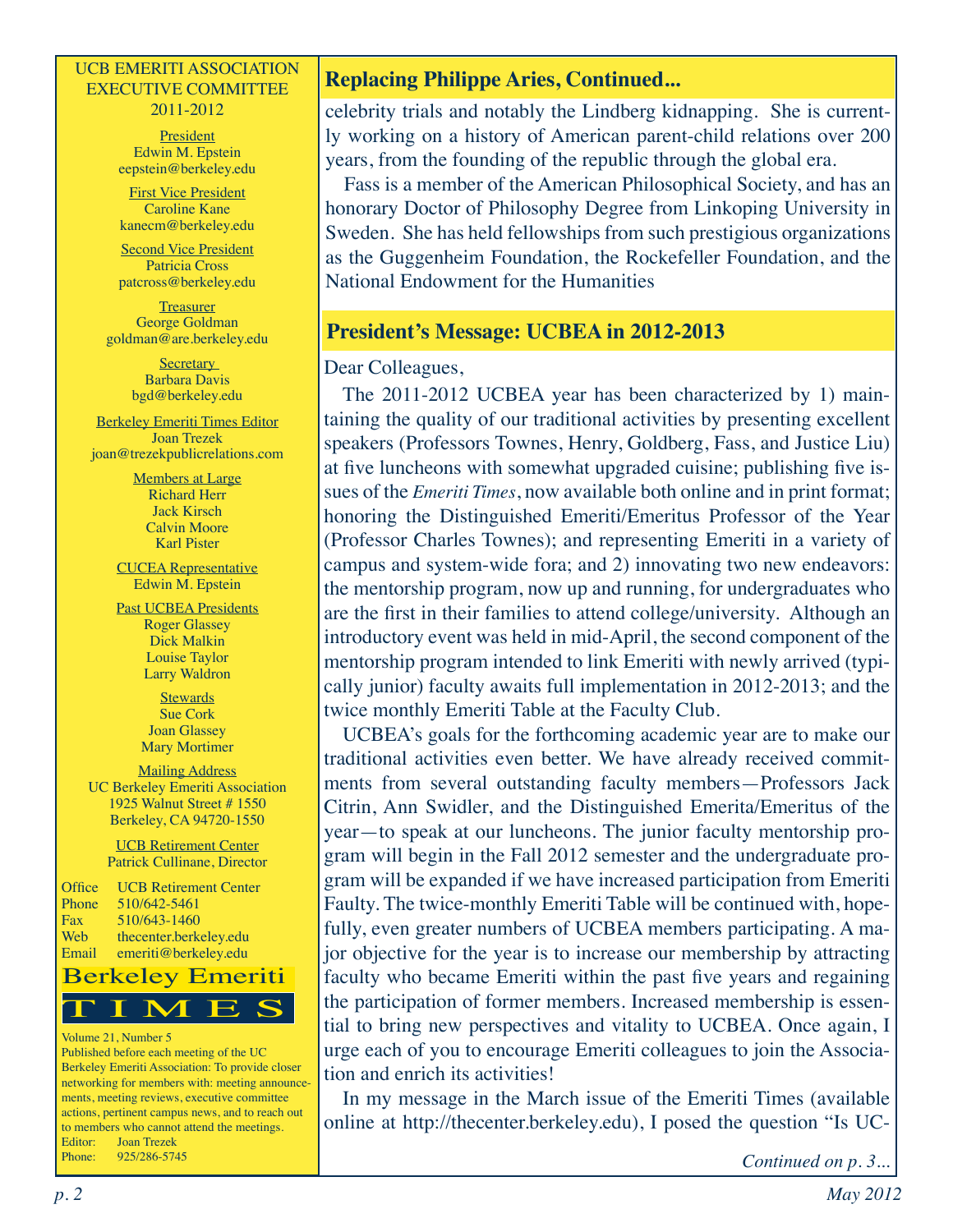#### **President's Message, Continued... In Case You Missed It**

BEA serving your needs?!" Judging from the zero response I received from the membership, I can only conclude that either no one reads these messages (a distinct possibility) or that UCBEA is doing a reasonable job of fulfilling its mission. In that issue, I mentioned other undertakings that may be of interest to Emeriti. The Association is open to considering all suggestions for programmatic innovations. I encourage you to contact me over the summer at eepstein@berkeley.edu or (510) 527-7379 with your suggestions.

The UCBEA Executive committee functions on the basis of collective responsibility. As president, I have been exceedingly fortunate in having colleagues who have undertaken leadership roles in our various programs. I shall not mention names but refer you to the Executive Committee membership list which appears on page 2. Each of these individuals deserves your thanks for their efforts to make UCBEA an organization, which contributes to the lives of the members and the overall campus community. I am grateful for the opportunity to know and work with these outstanding individuals.

I wish you all a healthy and enjoyable summer and look forward to seeing you at UCBEA events in Fall 2012.

Most cordially,

*Ed Epstein, UCBEA President 2011-2012*

### **News from UCOP**

# **Formal Recognition of UC retiree associations**  In a letter dated March 26, UC President Yudof

formally recognized emeriti and retiree associations as "affiliated organizations" of the university. According to Patrick Cullinane, Director of the Retirement Center, this news represents a major development in formally recognizing and including the associations as part of the UC family. President Yudof acknowledged the long and distinguished history of service the associations have provided the university and pointed out that formal recognition qualifies them for event liability insurance coverage.

At the March meeting of the Emeriti Association, The Honorable Goodwin Liu, Justice California Supreme Court, offered reflections on his transition from legal academia to the appellate bench. He compared and contrasted the work of scholarship with the work of judging, and discussed how another former Boalt Hall professor, Chief Justice Roger Traynor, both drew upon and transcended his background as a legal scholar during his thirty-year career on the California Supreme Court.

#### **Mentoring Update: Progress on all fronts**

As previously reported, 10 current and former SAGE Scholars have been linked with emeriti faculty and initial meetings have taken place. Enthusiastic feedback has been received, and a more formal evaluation survey will be conducted soon. Also included now in the undergraduate mentor program are students from the College of Engineering Student Services. Six of those students are now linked with four emeriti faculty, and all have scheduled "get-acquainted" meetings.

Additionally, the mentoring focus on Assistant Professors is taking shape with a networking reception on April 19th organized with the excellent energetic assistance of Sheila O'Rourke from the Office of the Vice Chancellor for Equity and Inclusion. O'Rourke, the National Association of Diversity Officers in Higher Education's 2012 Individual Leadership Award recipient, has been working on mentoring programs for Assistant Professors. This reception will address the topic: "Can Assistant Professors have a life outside of campus? Balancing professional and personal expectations." All emeriti will be invited, and many who have indicated an interest in working with Assistant Professors as well as those mentoring students will be attending. Any interested emeriti are invited to contact Caroline Kane, Professor in Residence Emerita, at kanecm@berkeley.edu. Please join us at the reception with Assistant Professors, April 19th, 4-5:30 pm, 35 California Hall.